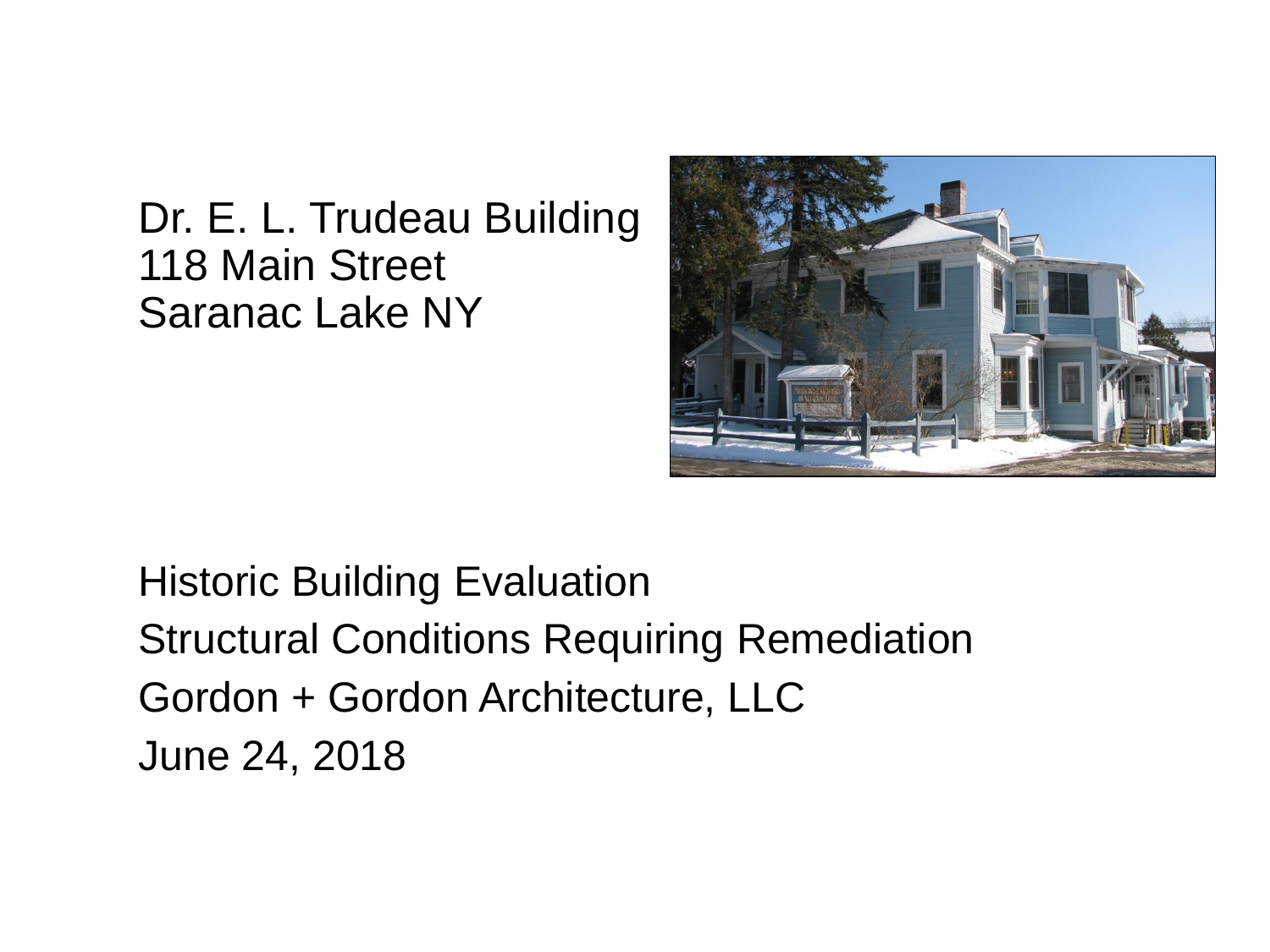The Dr. E. L. Trudeau Building was originally constructed in 1894 as a wood frame structure on a stone foundation. Numerous modifications and additions were constructed over time, some of which resulted in the alteration or removal of some of the original historic fabric. Gordon + Gordon Architecture (G2) performed a building survey and evaluation for Historic Saranac Lake. In addition, a structural review of specific portions of the building was performed by North Woods Engineering.

Some conditions were found that require structural engineering assessment and remediation. These conditions are summarized in this report and also addressed in the Trudeau Building Systems Report prepared by G2.

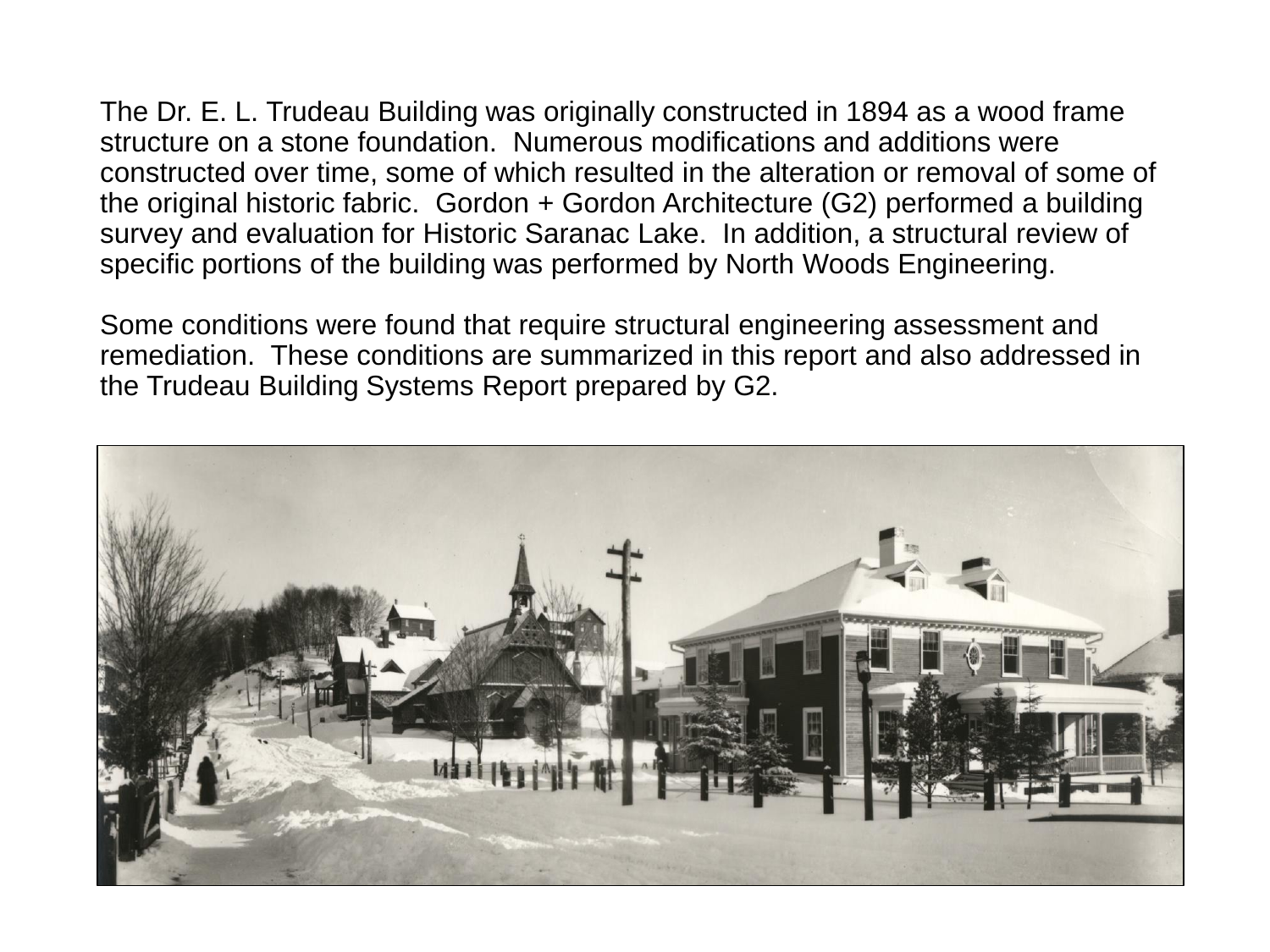The original portion of the building was constructed at the corner of Main and Church Streets. The stone foundation encloses a combination of cellar and crawl space conditions. The first floor structure under the crawl space portion of the building exhibits some significant structural deterioration.

The main structure of the first floor consists of heavy timber beams and columns supporting wood floor joists. Longitudinal cracking was observed in some of the timber beams. There is also some evidence of water damage. Some work has been done in the past to provide additional support.

Longitudinal cracking was observed along the length of the main north – south floor beam and an east – west floor beam beneath the stairs. Some deterioration of columns and footings supporting these floor beams was also found. These conditions will need to be repaired or replaced.

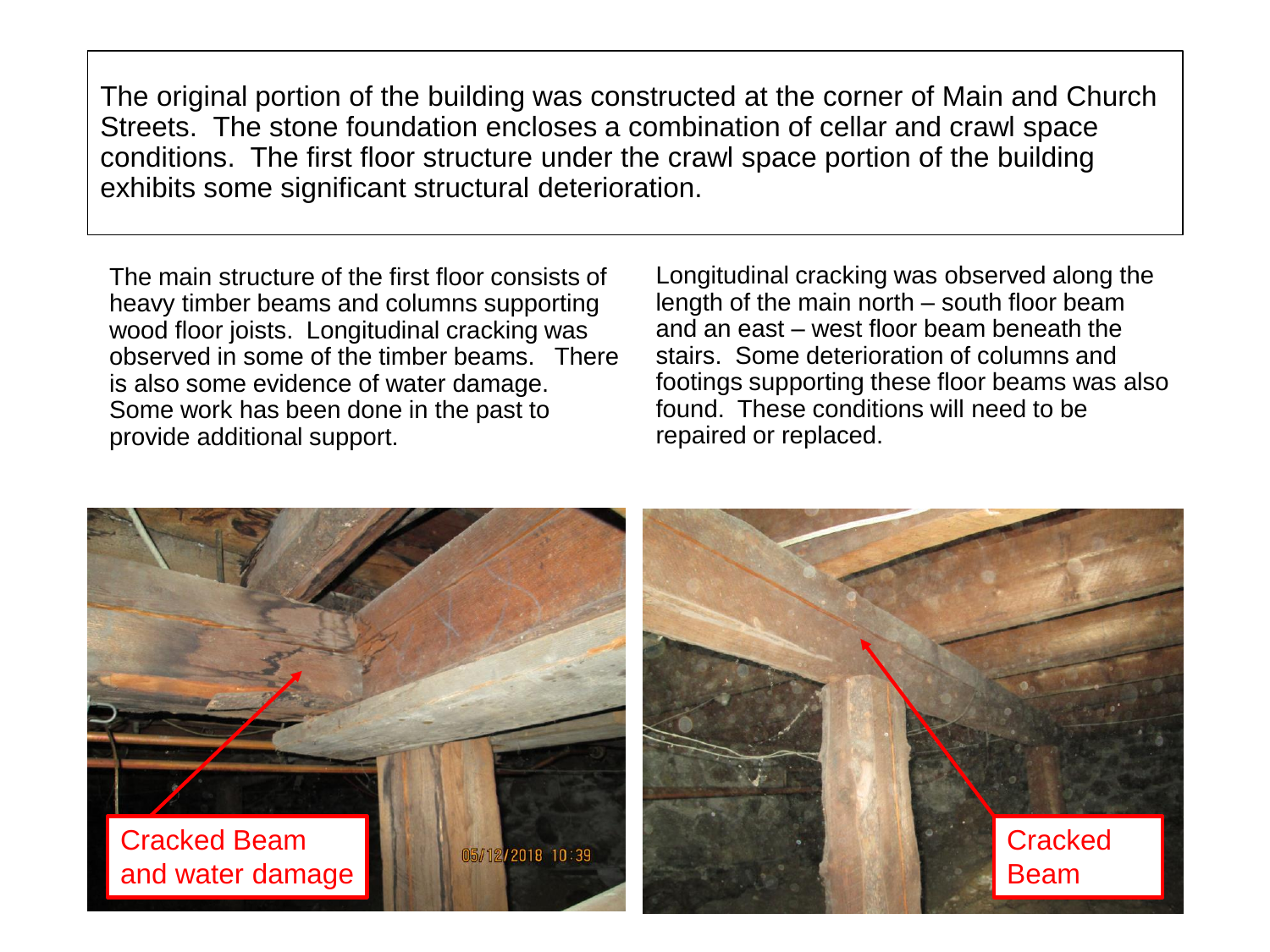Some work has been done in the past to "shore-up" elements of the structural floor system by the addition of temporary posts and supports. No remedial repairs to the original structure were observed.

There is evidence of sagging of the first floor structure near the building entrance and main historic stair that appear to be related to these cracked beams and deteriorated columns and footings. Repair or replacement will be necessary.

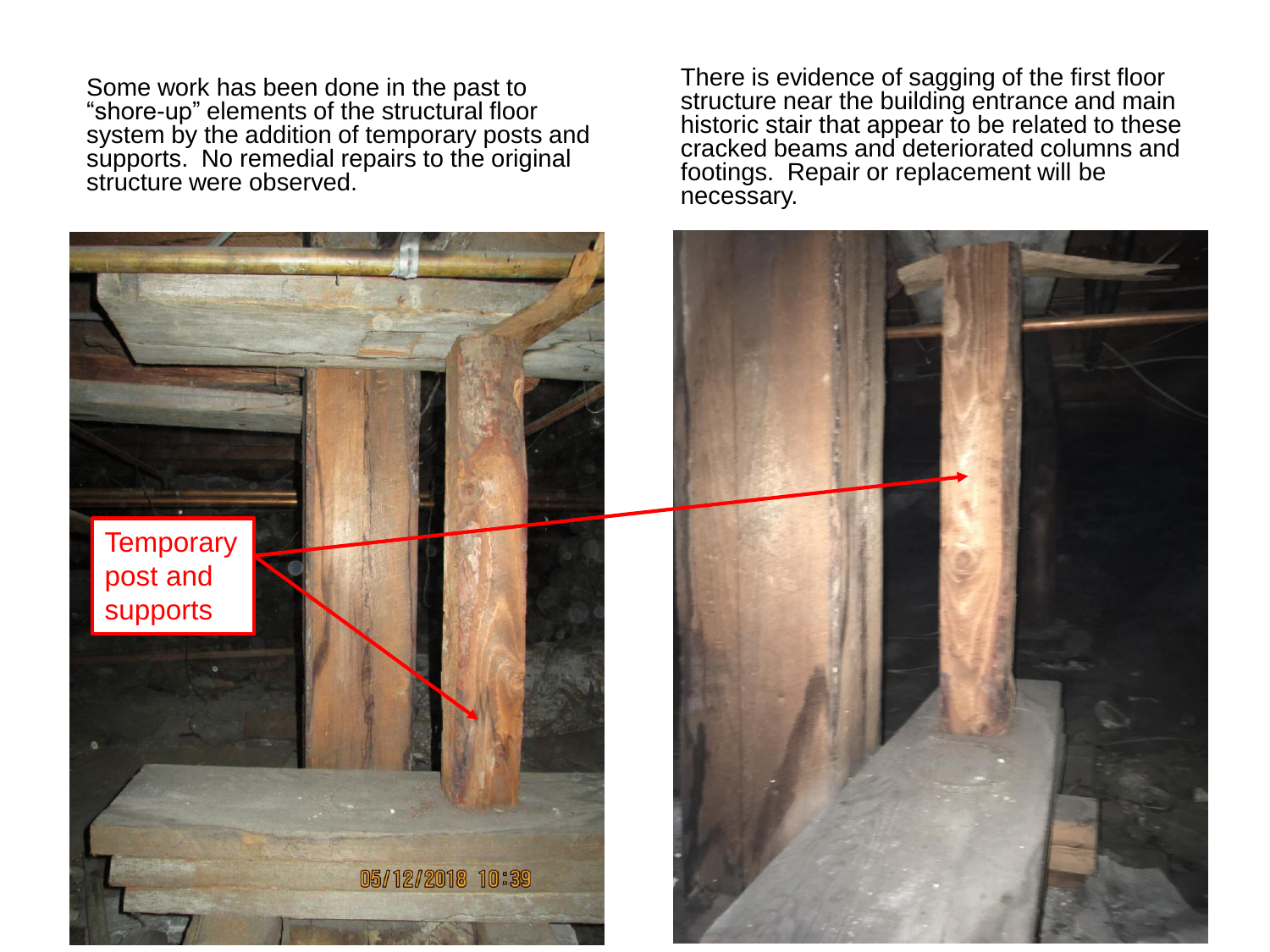Significant damage was also found in a foundation timber below the Main Street entrance door that appears to be caused by water penetration due to poor external drainage. Portions of the stone foundation are also damaged and have collapsed at this location. Substantial structural repairs or replacement will be required.

In the attic, evidence was found of a past fire that damaged some of the primary roof rafters. Subsequently, the roof sheathing was replaced with oriented strand board (OSB) placed over the original skip sheathing (the original roof was cedar shingles, which are typically installed over skip sheathing).

There is no evidence of attempts to reinforce or replace the fire-damaged rafters. Field measurements of these rafters demonstrate significant loss of the rafter mass and their structural integrity must be assessed to determine required repairs.